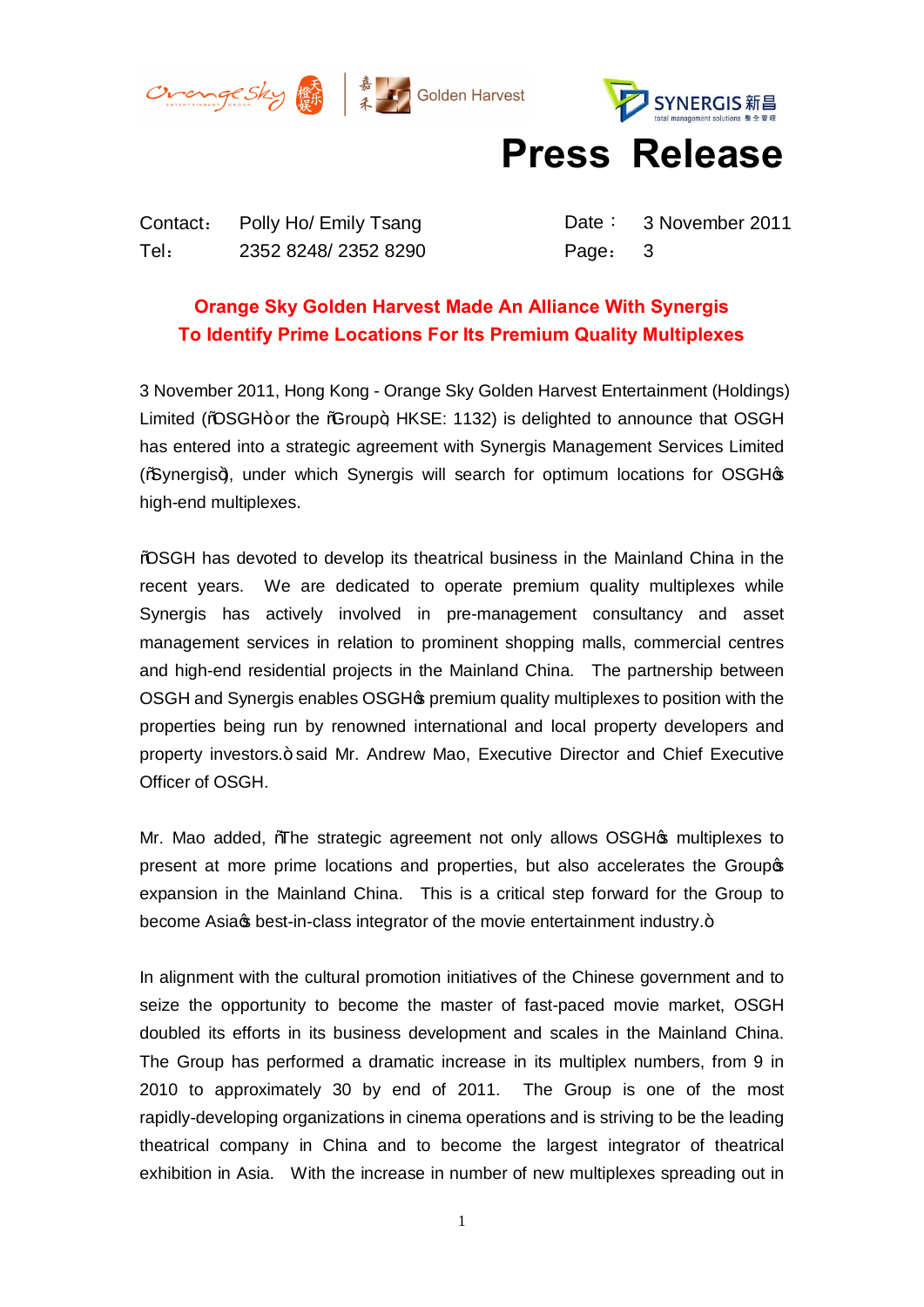





the Mainland China, it will become the cash cow and lead to long-term contributions to the organization.

Dr. C H Fan, Managing Director of Synergis said "Synergis is pleased to work with Orange Sky Golden Harvest in their speedy expansion process in the Mainland China. We have been striving hard to bundle a sensible combination of end-users for the regional/community retail facilities in the urbanised localities, both existing and emerging ones, of the country, this collaboration between Orange Sky Golden Harvest and Synergis is the first step, but an important one, for us to provide comprehensive asset management services to real estate developers, owners and investors in the country."

## **About Orange Sky Golden Harvest**

Orange Sky Golden Harvest, previously known as Golden Harvest, is one of Asia best known and most influential film and entertainment companies. Listed on the Stock Exchange of Hong Kong since 1994, Orange Sky Golden Harvest currently operates 49 cinemas with 374 screens across Hong Kong, Mainland China, Taiwan and Singapore, commanding a substantial share of the film exhibition and distribution markets in Asia. Orange Sky Golden Harvest has produced and invested over 600 films and nurtured movie legends such as Bruce Lee and Jackie Chan. The company is also the distributor of countless successful films in both Chinese and foreign languages.

## **About Synergis Management Services Limited**

Synergis Management Services Limited, is a wholly owned subsidiary of Synergis Holdings Limited (Stock code: 2340) (% ynergis Holdings+). Synergis Holdings is at the forefront of asset management services in Hong Kong and Mainland China with services span every stage of the property development process, from pre-management and consultancy, through pre-sale promotion and leasing, to management and maintenance of buildings and facilities. Founded in 1978, Synergis Holdings was the first company of its kind listed on the Hong Kong Stock Exchange in 2003. Synergis Holdings manages over 390 properties and facilities in Hong Kong and mainland China. In 2008, Synergis Holdings was acquired by Hsin Chong Construction Group Ltd. (HCCG)(Stock code: 0404), one of the leading providers of construction services in Asia.